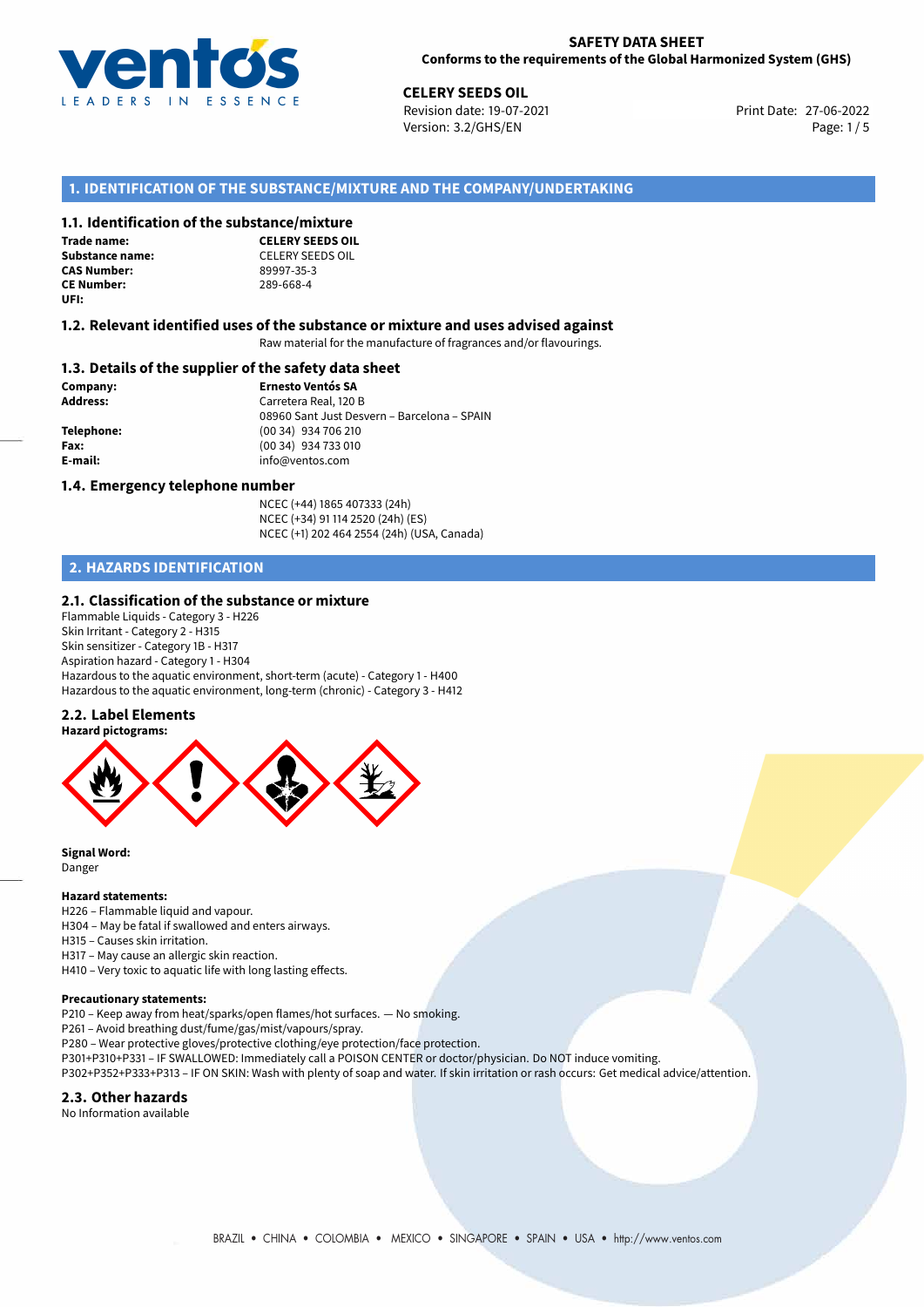

**CELERY SEEDS OIL**<br>
Revision date: 19-07-2021 **Print Date: 27-06-2022** Version: 3.2/GHS/EN Page: 2 / 5

# **3. COMPOSITION/INFORMATION ON INGREDIENTS**

#### **3.1. Substances**

| Chemical name: | CELERY SEEDS OIL |
|----------------|------------------|
| CAS number:    | 89997-35-3       |
| EC number:     | 289-668-4        |

#### **Hazardous constituents:**

| <b>Chemical Name</b> | % (w/w)       | <b>CAS No</b><br><b>EC No</b> | <b>Classification according to GHS</b>                                                                                                                                                                                                                                                                                                                                    |
|----------------------|---------------|-------------------------------|---------------------------------------------------------------------------------------------------------------------------------------------------------------------------------------------------------------------------------------------------------------------------------------------------------------------------------------------------------------------------|
| LIMONENE             | >50           | 138-86-3<br>205-341-0         | Flammable Liquids - Category 3 - H226<br>Skin Irritant - Category 2 - H315<br>Skin sensitizer - Category 1B - H317<br>Aspiration hazard - Category 1 - H304<br>Hazardous to the aquatic environment, short-term (acute) - Category 1 - H400<br>Hazardous to the aquatic environment, long-term (chronic) - Category 3 - H412                                              |
| <b>PHTALIDES</b>     | $>1$ ; $<$ 10 |                               | Acute Toxicity - Category 4 (oral) - H302                                                                                                                                                                                                                                                                                                                                 |
| <b>PINENES</b>       | $>1$ ; $<$ 10 |                               | Flammable Liquids - Category 3 - H226<br>Acute Toxicity - Category 5 (oral) - H303<br>Skin Irritant - Category 2 - H315<br>Skin sensitizer - Category 1B - H317<br>Aspiration hazard - Category 1 - H304<br>Hazardous to the aquatic environment, short-term (acute) - Category 1 - H400<br>Hazardous to the aquatic environment, long-term (chronic) - Category 1 - H410 |

[See the full text of the hazard statements in section 16.](#page-4-0)

### **3.2. Mixtures**

Not applicable.

# **4. FIRST-AID MEASURES**

# **4.1. Description of necessary first aid measures**

| Ingestion:    | Rinse mouth with water.                                                                                               |
|---------------|-----------------------------------------------------------------------------------------------------------------------|
|               | Obtain medical advice.                                                                                                |
|               | Keep at rest. Do not induce vomiting.                                                                                 |
| Eye contact:  | In case of contact with eyes, rinse immediately with plenty of water for at least 15 minutes and seek medical advice. |
| Inhalation:   | Remove person to fresh air and keep at rest.                                                                          |
|               | Seek immediate medical advice.                                                                                        |
| Skin contact: | Take off immediately all contaminated clothing.                                                                       |
|               | Thoroughly wash affected skin with soap and water.                                                                    |
|               | Seek medical attention if symptoms persist.                                                                           |

# **4.2. Most important symptoms and effects, both acute and delayed**

No information available.

# **4.3. Indication of any immediate medical attention and special treatment needed**

No information available.

# **5. FIRE-FIGHTING MEASURES**

# **5.1. Extinguishing Media**

Water spray, carbon dioxide, dry chemical powder or appropriate foam. For safety reasons do not use full water jet.

# **5.2. Special hazards arising from the substance or mixture**

Known or Anticipated Hazardous Products of Combustion: Emits toxic fumes under fire conditions.

# **5.3. Advice for firefighters**

High temperatures can lead to high pressures inside closed containers. Avoid inhalation of vapors that are created. Use appropriate respiratory protection. Do not allow spillage of fire to be poured into drains or watercourses. Wear self-contained breathing apparatus and protective clothing.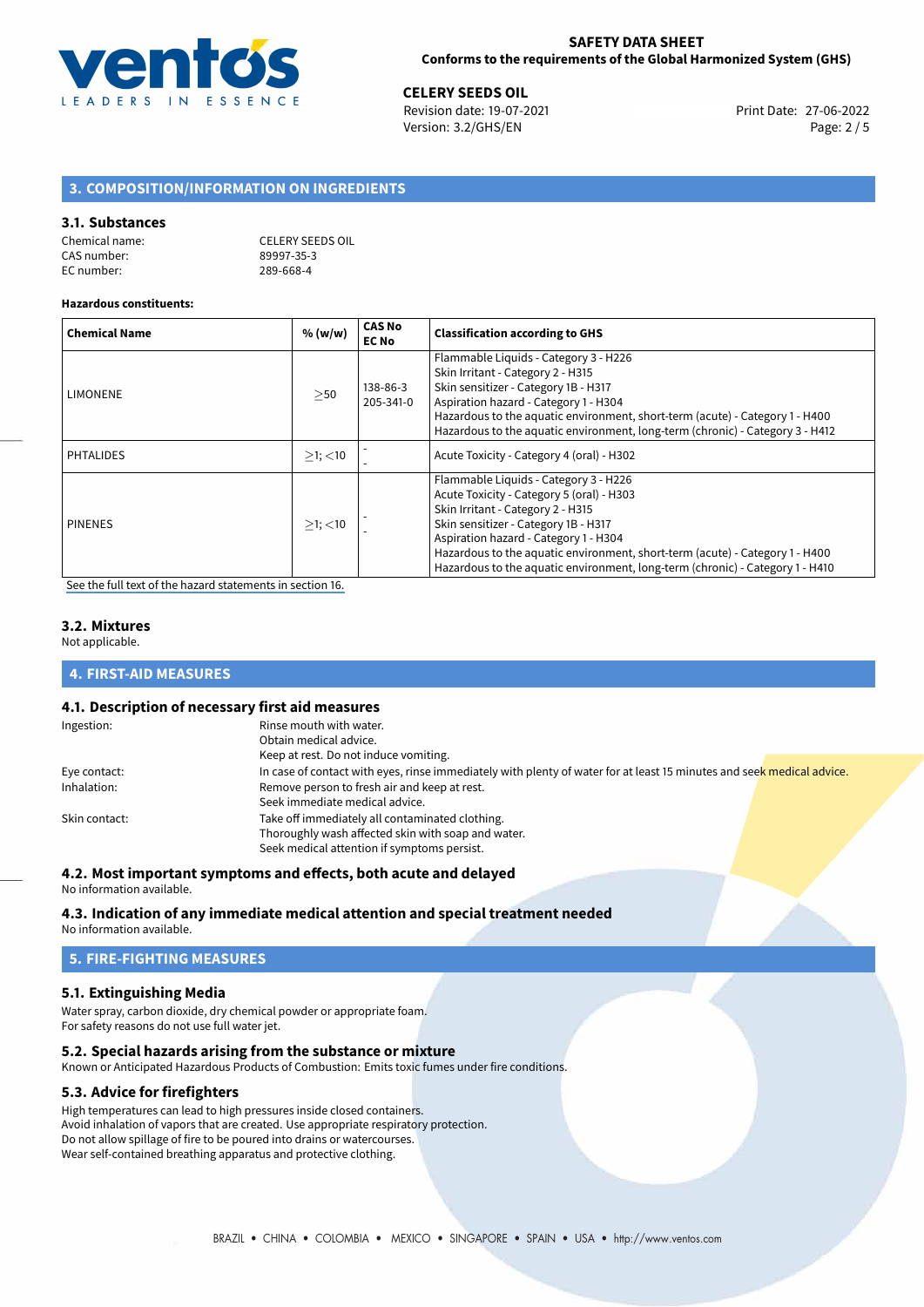

#### **SAFETY DATA SHEET Conforms to the requirements of the Global Harmonized System (GHS)**

# **CELERY SEEDS OIL**<br>
Revision date: 19-07-2021<br> **CELERY SEEDS OIL**<br> **CELERY SEEDS OIL**

Revision date: 19-07-2021 Version: 3.2/GHS/EN Page: 3 / 5

# **6. ACCIDENTAL RELEASE MEASURES**

### **6.1. Personal precautions, protective equipment and emergency procedures**

Evacuate surronding areas. Ensure adequate ventilation. Keep unnecessary and unprotected personnel from entering. Do not breathe vapor/spray. Avoid contact with skin and eyes. Information regarding personal protective measures: see section 8.

#### **6.2. Environmental precautions**

To avoid possible contamination of the environment, do not discharge into any drains, surface waters or groundwaters.

#### **6.3. Methods and materials for containment and cleaning up**

Cover with an inert, inorganic, non-combustible absorbent material (e.g. dry-lime, sand, soda ash). Place in covered containers using non-sparking tools and transport outdoors. Avoid open flames or sources of ignition (e.g. pilot lights on gas hot water heater). Ventilate area and wash spill site after material pickup is complete.

#### **6.4. Reference to other sections**

Information regarding exposure controls, personal protection and disposal considerations can be found in sections 8 and 13.

# **7. HANDLING AND STORAGE**

#### **7.1. Precautions for safe handling**

Do not store or handle this material near food or drinking water. Do not smoke. Avoid contact with the eyes, skin and clothing. Wear protective clothing and use glasses. Observe the rules of safety and hygiene at work. Keep in the original container or an alternative made from a compatible material.

# **7.2. Conditions for safe storage, including any incompatibilities**

Store in tightly closed and preferably full containers in a cool, dry and ventilated area, protected from light. Keep away from sources of ignition (e.g. hot surfaces, sparks, flame and static discharges). Keep away from incompatible materials (see section 10).

#### **7.3. Specific end use(s)**

No information available.

### **8. EXPOSURE CONTROLS AND PERSONAL PROTECTION**

#### **8.1. Control parameters**

Components with occupational exposure limits: None known.

#### **8.2. Exposure controls**

Measures should be taken to prevent materials from being splashed into the body. Provide adequate ventilation, according to the conditions of use. Use a mechanical exhaust if required.

#### **8.3. Individual protection measures, such as personal protective equipment**

| Eye/Face protection:             | Chemical safety goggles are recommended. Wash contaminated goggles before reuse.                                      |
|----------------------------------|-----------------------------------------------------------------------------------------------------------------------|
| Hand Protection:                 | Chemical-resistant gloves are recommended. Wash contaminated gloves before reuse.                                     |
| Body protection:                 | Personal protective equipment for the body should be selected based on the task being performed and the risks         |
|                                  | involved.                                                                                                             |
| <b>Respiratory Protection:</b>   | In case of insufficient ventilation, use suitable respiratory equipment.                                              |
| Environmental exposure controls: | Emissions from ventilation or process equipment should be checked to ensure they comply with environmental            |
|                                  | protection legislation.                                                                                               |
|                                  | In some cases, filters or engineering modifications to the process equipment will be necessary to reduce emissions to |
|                                  | acceptable levels.                                                                                                    |

# **9. PHYSICAL AND CHEMICAL PROPERTIES**

#### **9.1. Information on basic physical and chemical properties**

| Appearance:                      | Liguid         |
|----------------------------------|----------------|
| Colour:                          | Confo          |
| Odour:                           | Confo          |
| Odour theshold:                  | Not de         |
| pH:                              | Not de         |
| Melting point/freezing point:    | Not de         |
| Boling point/boiling range (°C): | Not de         |
| Flash point:                     | $53^{\circ}$ C |
| Evaporation rate:                | Not de         |
|                                  |                |

Conforms to standard Conforms to standard Not determined Not determined Not determined Not determined Not determined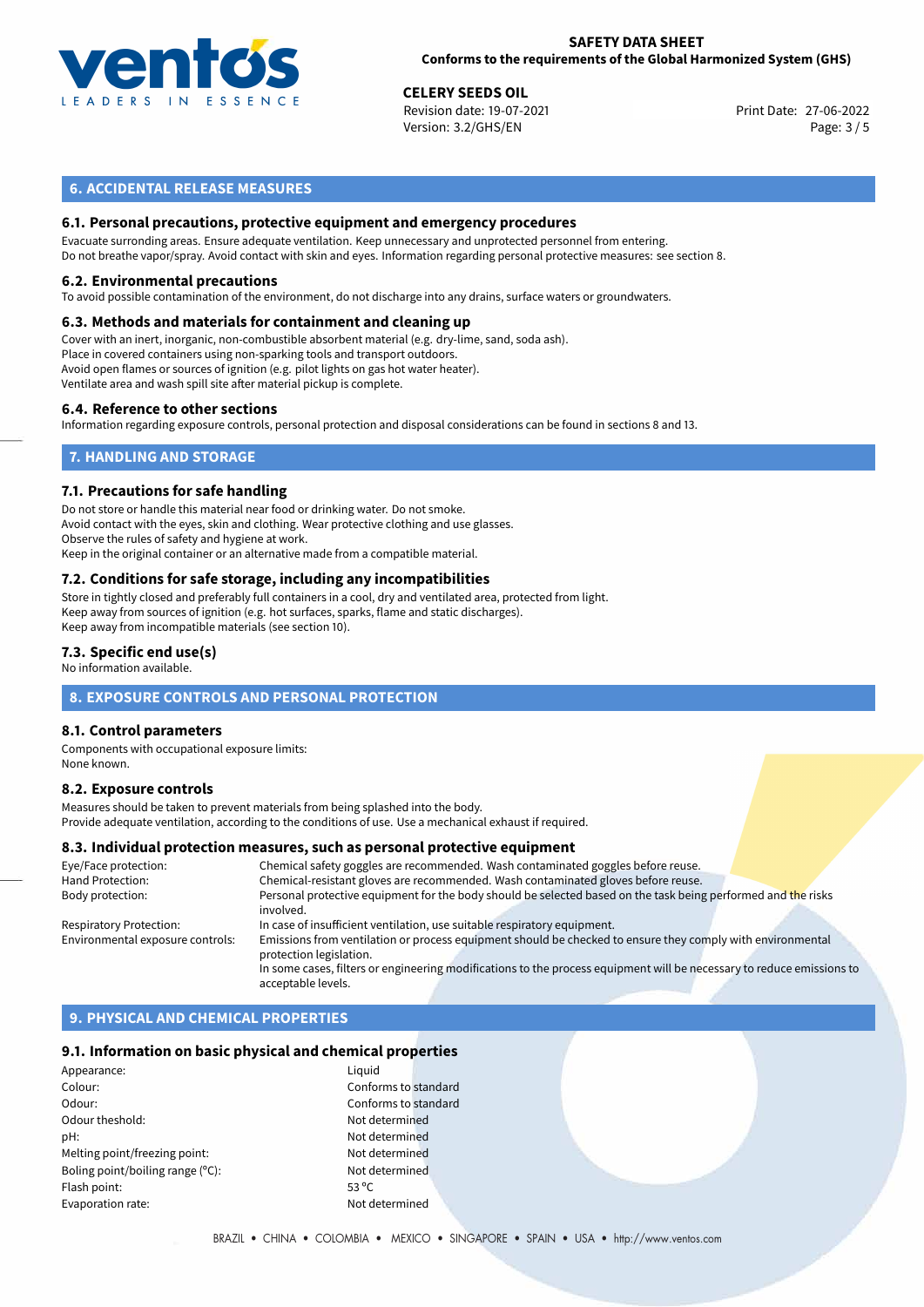

# **SAFETY DATA SHEET Conforms to the requirements of the Global Harmonized System (GHS)**

**CELERY SEEDS OIL**<br>
Revision date: 19-07-2021 **Print Date: 27-06-2022** Version: 3.2/GHS/EN Page: 4 / 5

| Flammability:                          |
|----------------------------------------|
| Lower flammability/Explosive limit:    |
| Upper flammability/Explosive limit:    |
| Vapour pressure:                       |
| Vapour Density:                        |
| Density:                               |
| Relative density:                      |
| Water solubility:                      |
| Solubility in other solvents:          |
| Partition coefficient n-octanol/water: |
| Auto-ignition temperature:             |
| Decomposition temperature:             |
| Viscosity, dynamic:                    |
| Viscosity, kinematic:                  |
| Explosive properties:                  |
| Oxidising properties:                  |

Not determined Not determined Not determined Not determined Not determined Density: 0,86*−*0,901 g/mL (20ºC) Relative density: 0,86*−*0,901 (20ºC) INSOLUBLE IN WATER SOLUBLE IN ETHANOL Not determined Not determined Not determined Not determined Not determined Not determined<br>NONE EXPECTED

# **10. STABILITY AND REACTIVITY**

#### **10.1. Reactivity**

No hazardous reactions if stored and handled as prescribed/indicated.

#### **10.2. Chemical stability**

The product is stable if stored and handled as prescribed/indicated.

#### **10.3. Possibility of hazardous reactions**

No hazardous reactions if stored and handled as prescribed/indicated.

#### **10.4. Conditions to Avoid**

Conditions to Avoid: Excessive heat, flame or other ignition sources.

#### **10.5. Incompatible materials**

Avoid contact with strong acids and bases and oxidizing agents.

#### **10.6. Hazardous decomposition products**

During combustion may form carbon monoxide and unidentified organic compounds.

# **11. TOXICOLOGICAL INFORMATION**

| <b>Acute toxicity</b>             | Based on the data available, the criteria for classification are not met. |  |
|-----------------------------------|---------------------------------------------------------------------------|--|
| Skin corrosion/irritation         | Causes skin irritation.                                                   |  |
| Serious eye damage/irritation     | Based on the data available, the criteria for classification are not met. |  |
| Respiratory or skin sensitisation | May cause an allergic skin reaction.                                      |  |
| Germ cell mutagenicity            | Based on the data available, the criteria for classification are not met. |  |
| Carcinogenicity                   | Based on the data available, the criteria for classification are not met. |  |
| Reproductive toxicity             | Based on the data available, the criteria for classification are not met. |  |
| STOT-single exposure              | Based on the data available, the criteria for classification are not met. |  |
| <b>STOT-repeated exposure</b>     | Based on the data available, the criteria for classification are not met. |  |
| <b>Aspiration hazard</b>          | May be fatal if swallowed and enters airways.                             |  |

# **12. ECOLOGICAL INFORMATION**

#### **12.1. Toxicity**

**Assessment:** Very toxic to aquatic life with long lasting effects. **Experimental/calculated data:** No information available.

# **12.2. Degradability**

No information available.

#### **12.3. Bioaccumulative potential**

No information available.